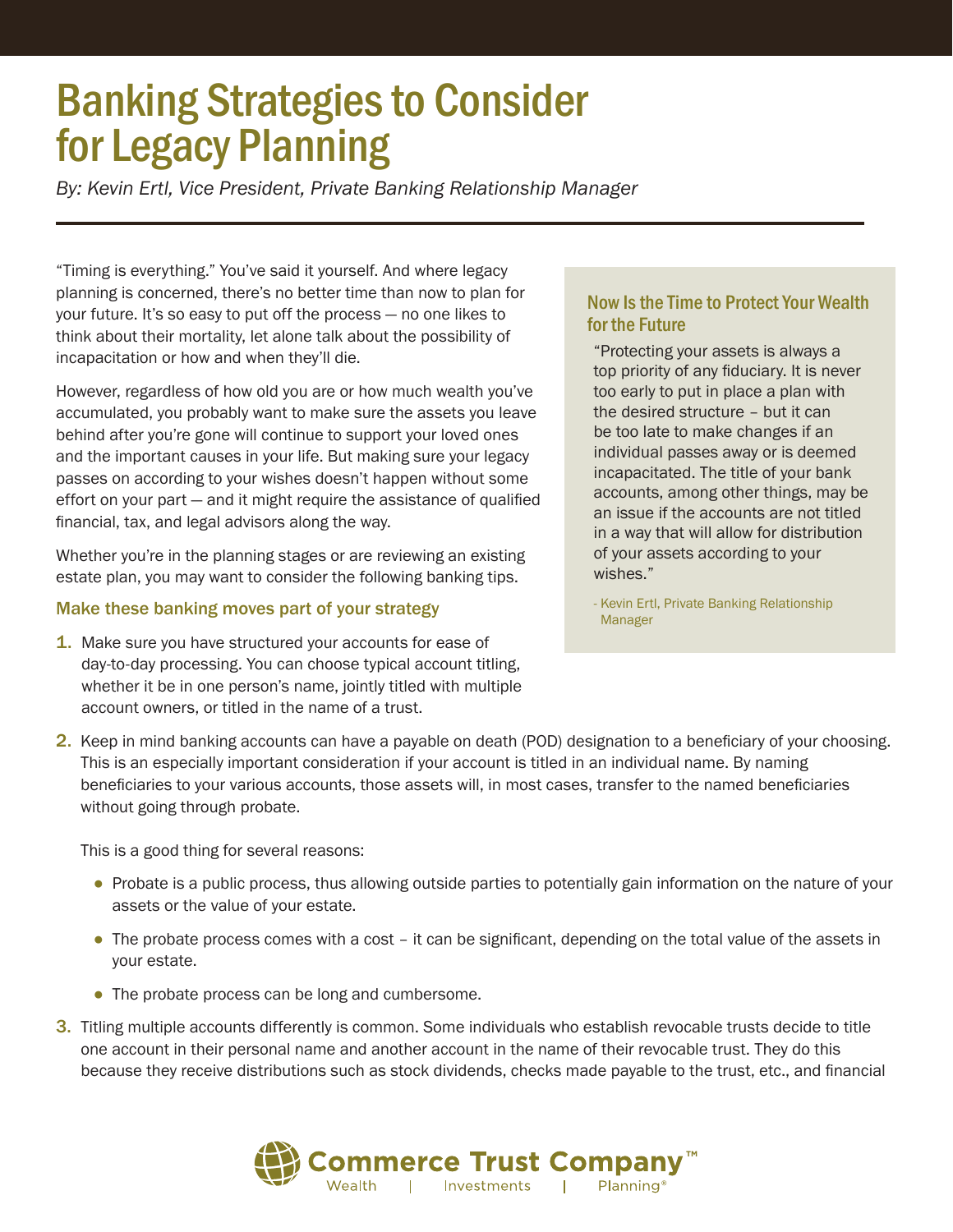institutions want the items presented to match the titling of their accounts. This allows for ease of handling in day-to-day activities.

4. If you make changes to your estate plan or adjustments to your trust documents, be sure the current titling on your bank accounts matches the names set forth in the most current documents you have in place.

#### Next steps

During legacy planning, you can encounter many uncertainties associated with the decision-making process. Discussing your goals with your Private Banker and your Commerce Trust Company team of professionals is a great first step in ensuring your estate is protected and your legacy is passed on according to your wishes. Call us today.

The opinions and other information in the commentary are provided as of May 27, 2022. This summary is intended to provide general information only, and may be of value to the reader and audience.

This material is not a recommendation of any particular investment or insurance strategy, is not based on any particular financial situation or need, and is not intended to replace the advice of a qualified tax advisor or investment professional. While Commerce may provide information or express opinions from time to time, such information or opinions are subject to change, are not offered as professional tax, insurance or legal advice, and may not be relied on as such.

Data contained herein from third-party providers is obtained from what are considered reliable sources. However, its accuracy, completeness or reliability cannot be guaranteed.

Commerce Trust Company is a division of Commerce Bank.



1-855-295-7821 | commercetrustcompany.com